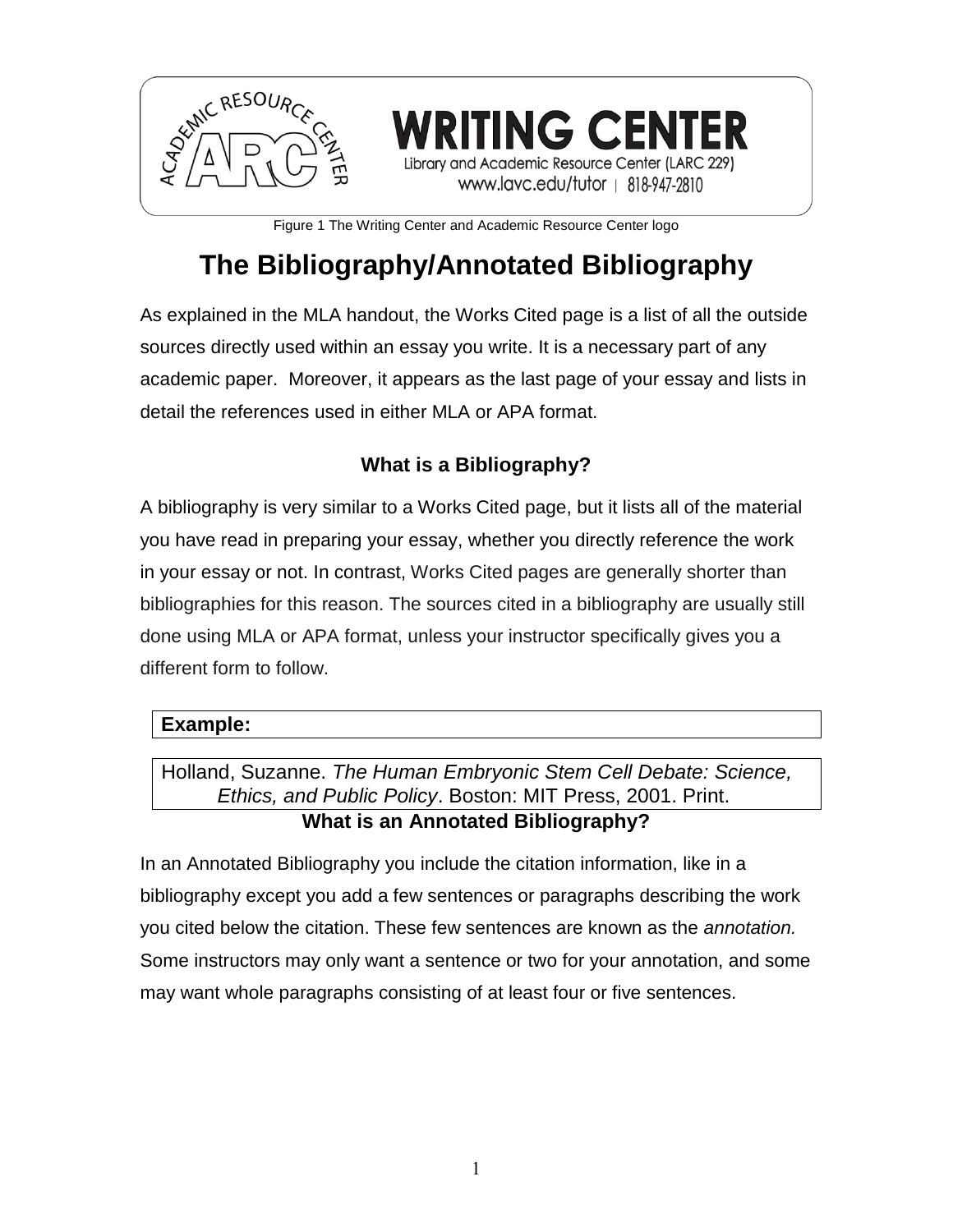## **What You Write About in an Annotation:**

There are many different kinds of annotations. All of them have to do with analyzing the source in some way. Some of the most common types of analysis are a *summary, evaluation, and reflective analysis*.

Remember to always follow your instructor's directions when completing any assignment!

 Your instructor might ask you to write a *summary* of the source. A summary describes the main plot or purpose of the entire book, article, or film in only a few sentences. Try not to include lots of details; just focus on what the entire work is about. (For more information on Summaries see our "Writing a Summary" handout.) The summary examines the who, what, when, where, and why of the source. Who wrote it? What was the purpose for writing it? When did they write it? Why did they write it?

### **Example of a summary:**

Davidson, Hilda Ellis. *Roles of the Northern Goddess*. London. Routledge, 1998. Print.

Davidson's book provides a thorough look at the roles that pagan goddesses filled in everyday life in historic Northern Europe, including their roles in hunting, farming, making clothing, housework, and death. The author discusses relevant archaeological evidence, and previous research by other authors. The book includes a number of black and white photographs of relevant artifacts.

 Another thing you may be asked to do is an *evaluation.* This is your critical opinion of the source*.* How did they write it, using what type of research? Does the text have a bias, meaning is it trying to argue a certain point or belief? Is it objective, meaning does it state the facts without supporting one side or another? Did you agree or disagree with what it was trying to prove or explain? Why or why not? Some sources are going to be more valuable than others when you begin to answer these questions. Something from the *Los Angeles Times* is considered more valuable than something from the *National Enquirer*, for example.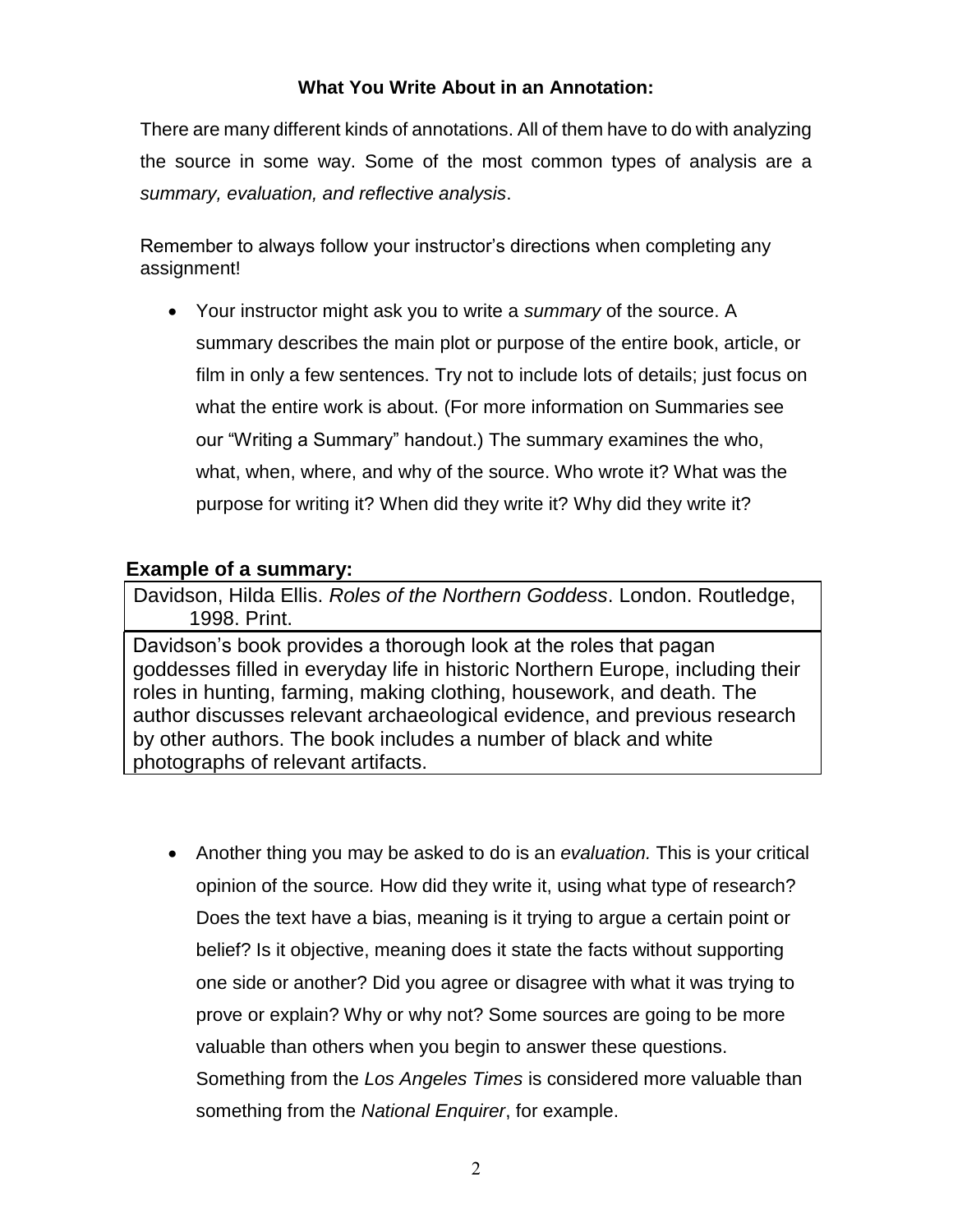# **Example of an Evaluation:**

Ehrenreich, B. (2001). *Nickel and dimed: On (not) getting by in America*. New York: Henry Holt and Company.

An experienced journalist wrote this book, and she is aware of the limitations of her experimental research tactics. The author does not try to hide her methods at all and discusses them openly in the book. She also backs them up with personal experience and scholarly research on places of employment, the economy, and the rising cost of living in America. Ehrenreich's project is timely, descriptive, and well-researched.

Another kind of annotation you might be asked to do is a *reflective* 

*analysis.* This discusses how useful the source is to the research for your

essay. Also a reflection describes how you will use this research in your paper.

## **Example of a reflective analysis:**

Lamott, Anne. *Bird by Bird: Some Instructions on Writing and Life*. New York: Anchor Books, 1995. Print.

My research paper is about good techniques for teaching writing. This book is helpful to my research because several of the chapters in Part 1 address the writing process in a way that would be easy for students to understand. These chapters would be good tools for starting discussions on the student's own writing processes. Some of the writing exercises would also be good for use as exercises in the classroom.



Figure 2 A Cartoon newspaper

#### **On the next page there will be an example article from the** *Los Angeles Times***. On the page after that, you will see an example of how you would cite this article in an annotated bibliography that asks for a** *summary, evaluation, and reflective analysis***:**

Notice certain things throughout the article that are underlined. This is some of the information that was used to write the annotation. It can be helpful to underline while you are reading.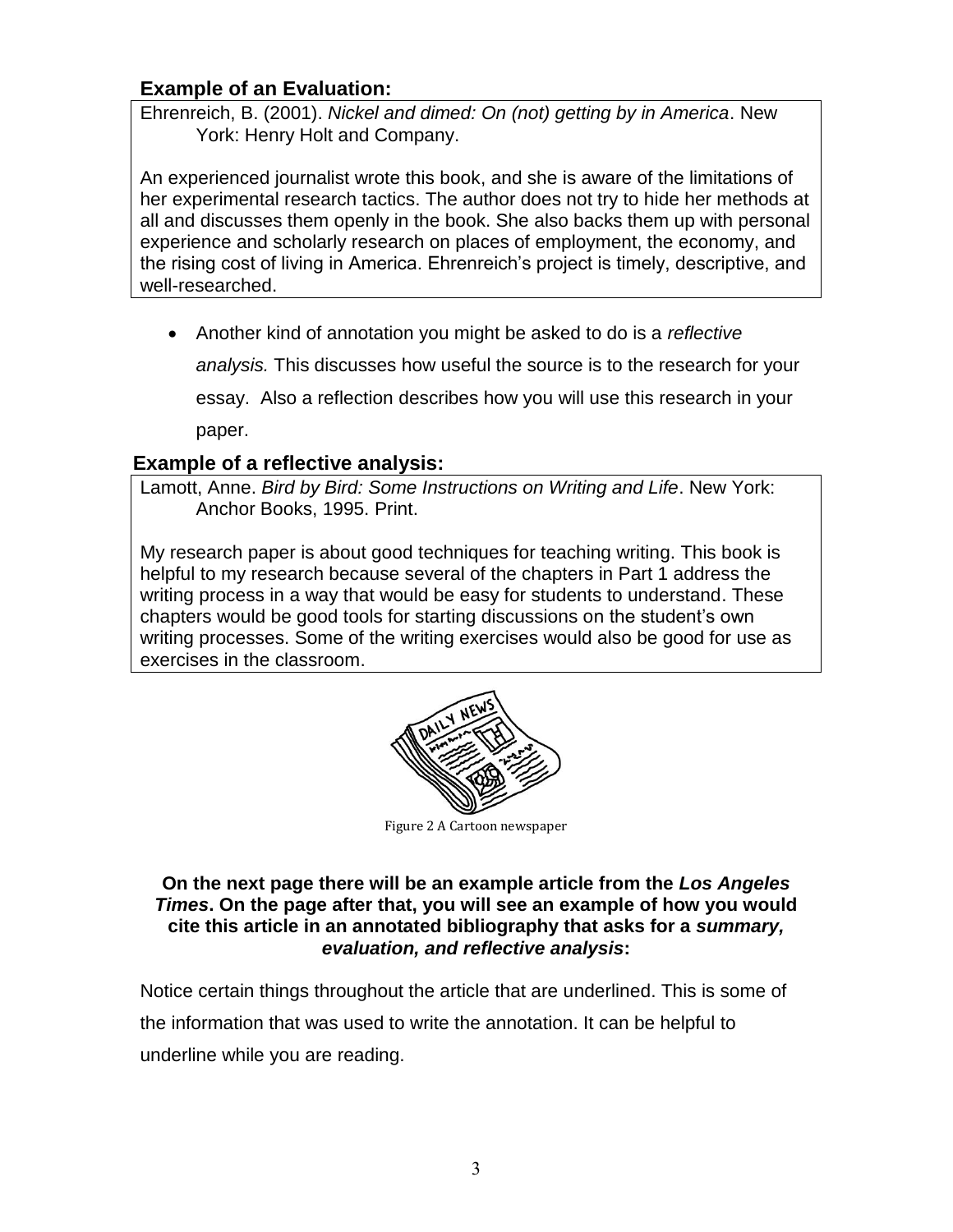#### **Sample article:**

"Cooking up creative menus; School chefs compete to concoct healthier fare that appeals to kids"

**BY:** Dalina Castellanos

**Los Angeles Times:** November 19, 2012 Home Edition **Section:** LATEXTRA; Metro Desk; Part AA; Pg. 3

[California] Sizzling saucepans, men and women in chef pants running with pots of water and frantic cries for salt made the cooking stations at Le Cordon Bleu College of Culinary Arts in Pasadena like a scene from a show on the Food Network. Further enhancing the resemblance were boxes of mystery ingredients: acorn squash, alfredo sauce, persimmons, a pineapple and animal-shaped graham crackers. But the frenzy wasn't a taping of the show "Chopped." It was the recent California School Nutrition Assn.'s annual conference. Teams from 11 school districts participated in the cooking competition to highlight new federal nutrition standards and the chefs' ability to turn them into creative dishes that appeal to the pickiest consumers.

"These are the real Top Chefs," said Mary Lou Fulton, a senior program manager for the California Endowment, a nonprofit health foundation that organized the event. "They are cooking for the most important people of all: our kids." The new standards include more fruits and vegetables, whole grains and no trans-fats, changes that some California schools have already implemented and morphed into a way of life. The Los Angeles Unified School District adopted a new food policy last week, ensuring that the state's largest school system buys organic produce and freerange animal products. The Oakland Unified School District receives fresh produce from nearby farms and has 23 produce markets on some school campuses to encourage students to continue healthy eating at home." It's been a challenge because we're dealing with students," said Roslynn DeCuir, a food service employee in Oakland. "They eat with their eyes, and they might not recognize some of what is on their plates." That challenge, DeCuir said, is what drives the cooks to be innovative. "This competition is a great opportunity to get creative." The teams had 30 minutes to plan a kid-centric meal, prepare the ingredients and cook a plate for each of the four judges using the new federal guidelines. (They didn't have to use only the mystery ingredients.)"We usually have an apron decorating contest," said Margan Holloway, president of the California School Nutrition Assn. "But the federal nutrition guidelines haven't changed since 1995. Now that they have, we thought this would be more meaningful than an apron." Some teams weighed their ingredients before plating them; some stared at the acorn squash, perplexed. Other conference participants sat in the gallery chanting their district's team name, as if attending a political rally.

The changing landscape in school cafeterias is a result of education officials and elected leaders taking a larger interest in students' well-being, Fulton said. Her colleague at the California Endowment, Judi Larsen, agreed but added that the guidelines are only the start of what needs to change." When we think about this opportunity, we also have to think about presenting in a more well-rounded approach," Larsen said, "We have a ways to go, but this is a good first step." In the end, the Cuisine Queens from the Antelope Valley Union High School District took first place with their chicken Alfredo on whole wheat pasta. Anaheim Union High School District placed second, and DeCuir's Oakland team took third. "Honestly, we thought we'd find things in [the mystery box] that we wouldn't be able to pronounce,"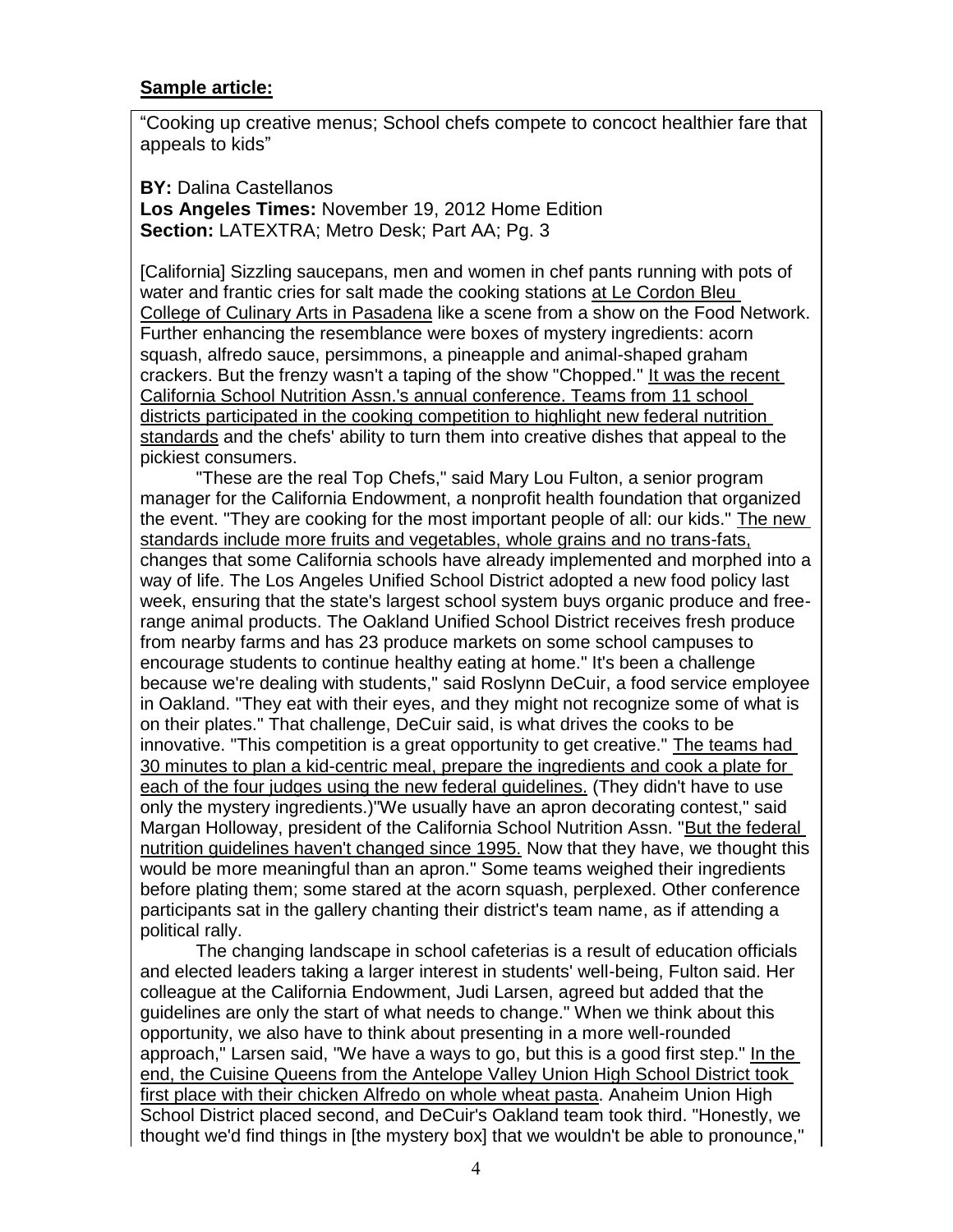said Nancy VanGinkle of the Anaheim team, which whipped up chicken tacos and stir-fried zucchini. The only ingredient each team left out? "That acorn squash really stumped us," VanGinkle said.

# **Example of a** *summary, evaluation, and reflective analysis*

Castellanos, Dalina. "Cooking up Creative Menus; School Chefs Compete to Concoct Healthier Fare that Appeals to Kids." *Los Angeles Times* 19 November 2012: AA3. Print.

This article discusses a cooking contest that took place during the California School Nutrition Associations annual conference that was held at Le Cordon Bleu College of Culinary Arts in Pasadena in November 2012. The contest was conducted in celebration of the fact that federal nutrition guidelines recently changed and the last time these guidelines were updated was 1995. They were changed to include more fruits and vegetables, whole grains and no trans-fats. Chefs from 11 different school districts came and competed at the contest. Their challenge was in 30 minutes creating dishes that both stuck to new nutrition guidelines and were also appealing to children. The winners were the Antelope Valley Union High School District, who took first place with their chicken alfredo on whole wheat pasta.

This article is from the *Los Angeles Times*. According to their website, LATimes.com, this newspaper has been in print since 1881 and is the second largest metropolitan newspaper in circulation in the United States. The author of the article is Dalina Castellanos, whose job title at the times is 'education reporter'. Since it is her main job to report on education, for a highly circulated newspaper, she is clearly an expert in this field. This article is therefore valuable and the information in it is considered accurate. In my opinion, this article is well written. It was written objectively, but not in a dry, boring way. The author uses descriptive language like "frantic cries for salt" that brings to life the excitement of the moment. She uses interviews with the participants in the contest to tell us the reasons behind conducting the contest, keeping her own opinion out of it for the most part. I agree with her methods. After reading the article, I felt I had a good picture of the event and its purpose without being told what I should think about it.

I am writing a report on nutrition in the United States and how we have not taken it seriously enough in the past. I believe a good place to start my discussion in my essay is with nutrition in school. This article will help me discuss the current nutrition guidelines in schools verses what they used to be before the change. Although it is just a short article, mainly about the cooking contest, so I will have to do further research to find out exactly how these guidelines changed. However, I will use one of the quotes from one of the chefs in this article to help my argument that proper nutrition is very important. Overall, this article is helpful to my research but I will need to find some more information on this topic for my essay.

#### **Think about how the annotation you just read was written:**

- Notice how the underlined information was put together to form the summary. Also notice how this information addressed the 5 W's (who, what, when, where, and why).
- Notice in the second paragraph there are some facts about the newspaper the article is from, yet these facts were not in the article itself. This research was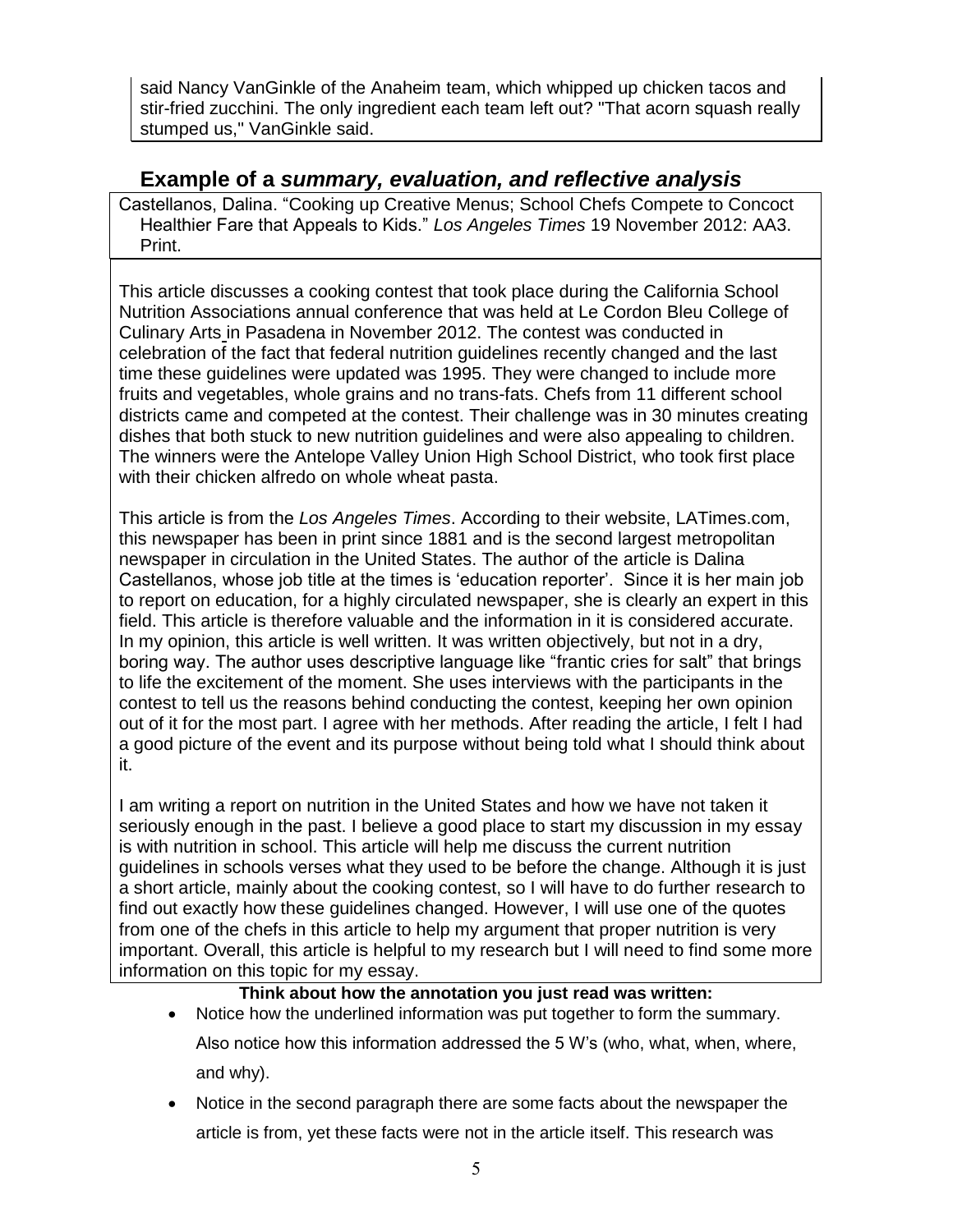done on the Internet as a way of *evaluating* the source the article came from. Also notice how the paragraph describes critical opinions about the article and uses specific examples from the article to back up these opinions: "The author uses descriptive language like "frantic cries for salt" that brings to life the excitement of the moment"

• Notice how in the third paragraph the sample essay topic "a report on nutrition in the United States" was used. Think about your topic and how the source connects to it when you decide which sources to use.

## **Practice Exercise: Writing an Annotation Here is a sample newspaper article for you to read:**

"Holiday goodies add up to \$815 million business"

**By:** Laura Petrecca and Sabrina Treitz **USA Today: February 14th 2013 Section:** Money, Pg. 04b

Many folks will pamper very unconventional valentines today: their pooches, and their felines, and even their feathered friends. One in five Americans will show their non-human companions some love, spending a collective \$815 million on Valentine's Day goodies for their pets, according to a new survey from the National Retail Federation. A survey by the American Pet Products Association says pet owners have treated fish, horses and "small animals" to Valentine's Day gifts. It may sound strange to some, but to loving pet owners, these animals are invaluable companions, and it makes those owners "feel good" to coddle them, says Kristen Levine, a pet expert and founder of pet-focused marketing firm Fetching Communications. The physical interaction that comes with taking care of a pet is even more special, and novel, in an increasingly digital world, she says." You communicate digitally with most people in your life through text, e-mail and Facebook," she says. "But you can't do that with your pet." Seizing the opportunity to capitalize on these love-struck consumers**,** pet retailers, manufacturers and shelters have rolled out myriad Valentine's Day-themed promotions that tout everything from adoptions to "be mine" logos on dog clothing to heart-shaped dog treats. The ASPCA site features \$15.99 heart-dotted cat collars and \$9.99 heart-shaped dog tags. It also helped those without a furry companion to line up a last-minute valentine by hosting a live-streamed "dating show" on Tuesday that showcased some of their pets up for adoption. "Adoption is a message that we're always trying to get across," says Olivia Melikhov, social-media manager at the ASPCA. "We thought Valentine's Day would be a perfect time to remind people of that, since everyone is talking about love and meeting their match." Ahwatukee Commons Veterinary Hospital in Phoenix asked folks to submit pet pictures to its Facebook page as part of its Valentine's Day photo contest. The winner -- decided by which picture gets the most "likes" -- will receive a \$25 gift card toward services at the clinic. And NoviPet, a distributor of nutritional supplements for dogs, is using a Valentine's-themed Facebook campaign to market its vitamins. "Omega 3 & 6 promotes heart health in canines, and after all, the heart is what matters on this special day," says its promotion. As for animal lovers who don't have the time, money or inclination to spoil their pets, there are no worries. Fido or Felix won't feel slighted if they don't get a special treat, reassures Levine. "The reality is that your pets don't know it's Valentine's Day," Levine says. "You're not going to get grief if you don't come home with anything."